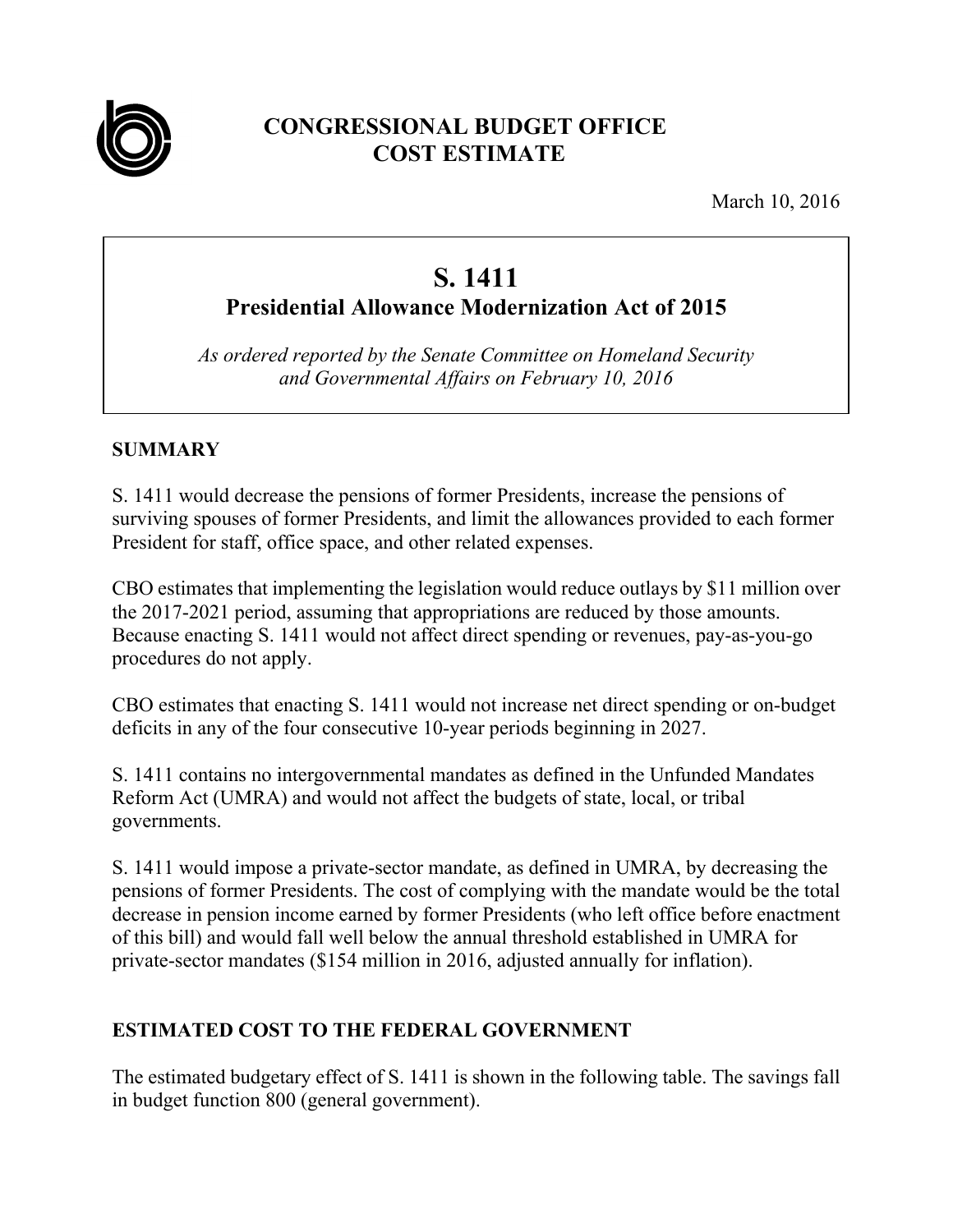|                                      | By Fiscal Year, in Millions of Dollars              |      |      |      |      |                  |
|--------------------------------------|-----------------------------------------------------|------|------|------|------|------------------|
|                                      | 2017                                                | 2018 | 2019 | 2020 | 2021 | $2017 -$<br>2021 |
|                                      |                                                     |      |      |      |      |                  |
|                                      | <b>CHANGES IN SPENDING SUBJECT TO APPROPRIATION</b> |      |      |      |      |                  |
| <b>Estimated Authorization Level</b> | $-2$                                                | $-3$ | $-3$ | $-3$ | $-3$ | $-13$            |

Note: Components may not sum to totals because of rounding.

#### **BASIS OF ESTIMATE**

Assuming S. 1411 will be enacted near the beginning of fiscal year 2017, CBO estimates that the legislation would save \$11 million over the 2017-2021 period. Those savings arise from changes to Presidential pensions and allowances afforded to former Presidents.

#### **Presidential Pensions**

Under the bill, the annual pensions provided to former Presidents would initially drop by about \$6,000 to \$200,000, while a surviving spouse's pension would increase from \$20,000 to \$100,000. Both of those annual amounts would be indexed to inflation. Assuming that the four former Presidents currently collecting a pension continue to do so and that President Obama would begin collecting a pension early in calendar year 2017, the bill's provisions affecting such benefits would result in a savings totaling less than \$200,000 over the next five years, CBO estimates. (Currently, there are no surviving spouses of deceased former Presidents.)

#### **Allowances for Former Presidents**

In 2016, \$2.4 million was appropriated for allowances to former Presidents—an average of \$600,000 per President. Such allowances are used to cover costs for offices, staff, supplies, and other services intended to help former Presidents perform duties related to their unofficial public status. S. 1411 would reduce that amount to a maximum of \$200,000 per President, indexed to inflation. Allowances would decrease by \$1 for every dollar over \$400,000 a former President earned in the previous year, also indexed to inflation.

On the basis of publicly available information about the income of former Presidents in recent years, CBO expects that at least two former Presidents would earn enough that they would not be eligible for an allowance beginning in 2017. As a result, assuming appropriations are reduced by the necessary amounts each year and accounting for the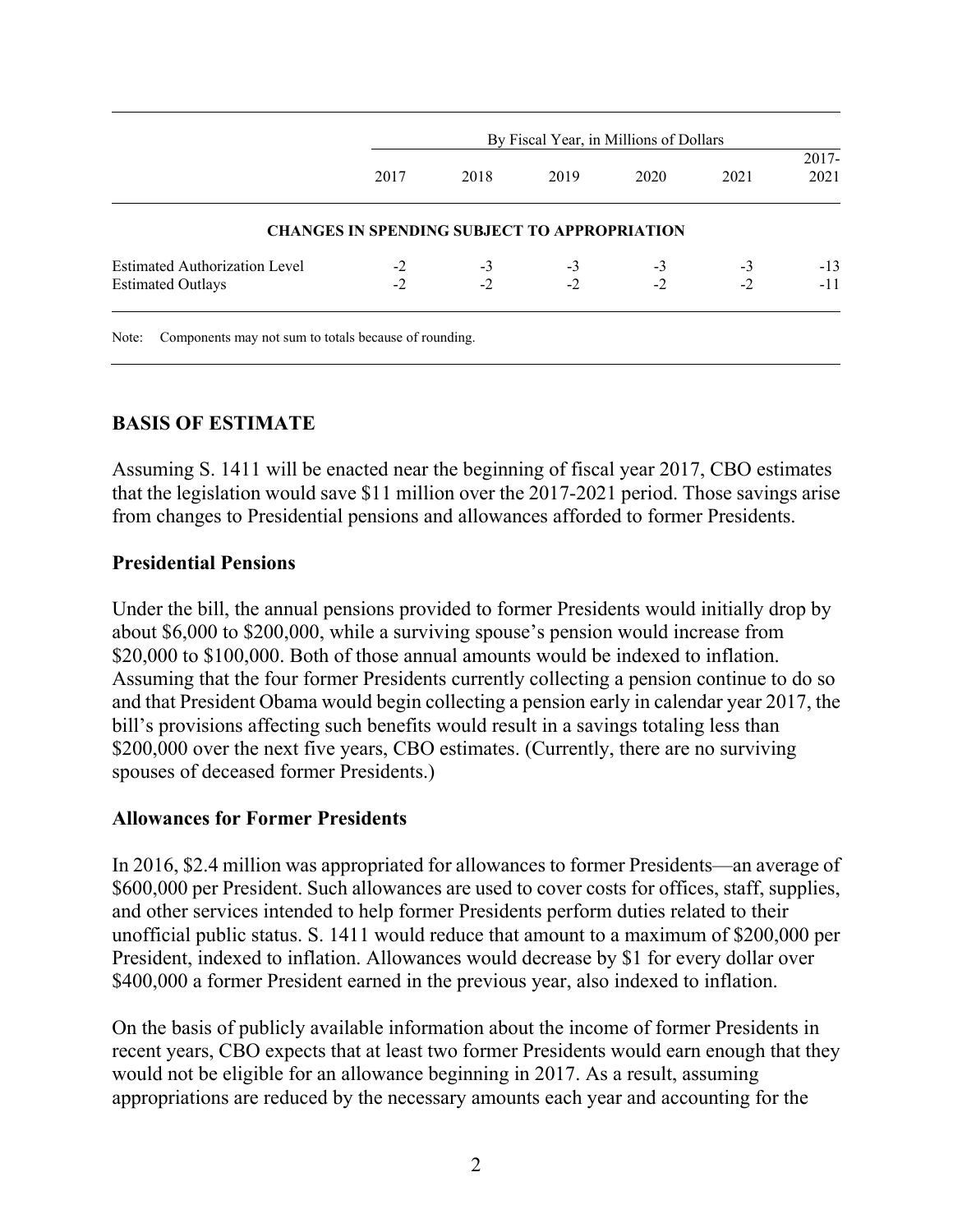retirement of President Obama (which affects part of the fiscal year), implementing the bill would save \$1.8 million in 2017. The savings would grow to \$2.2 million in 2018 when President Obama will have been retired for a full fiscal year, and would total \$11 million over the 2017-2021 period. (If the President elected in 2016 leaves office on January 20, 2021, the savings would be slightly greater that year.)

## **PAY-AS-YOU-GO CONSIDERATIONS**: None.

## **ESTIMATED IMPACT ON STATE, LOCAL, AND TRIBAL GOVERNMENTS**

S. 1411 contains no intergovernmental mandates as defined in UMRA and would not affect the budgets of state, local, or tribal governments.

#### **ESTIMATED IMPACT ON THE PRIVATE SECTOR**

S. 1411 would impose a private-sector mandate, as defined in UMRA, by decreasing the pensions of former Presidents. Under current law, former Presidents receive an annual pension equal to the rate of basic pay for Cabinet Secretaries, which is about \$206,000 for calendar year 2016. The bill would reduce an earned benefit of former Presidents by decreasing their federal pension to \$200,000 per year, indexed to inflation. The cost of this mandate would be the total decrease in pension income earned by the former Presidents (who left office before enactment of this bill) and would fall well below the annual threshold established in UMRA for private-sector mandates (\$154 million in 2016, adjusted annually for inflation).

#### **INCREASE IN LONG-TERM DIRECT SPENDING AND DEFICITS**

CBO estimates that enacting S. 1411 would not increase net direct spending or on-budget deficits in any of the four consecutive 10-year periods beginning in 2027.

#### **PREVIOUS CBO ESTIMATE**

On June 22, 2015, CBO transmitted an estimate for H.R. 1777, the Presidential Allowance Modernization Act of 2015, as ordered reported by the House Committee on Oversight and Government Reform on May 19, 2015. The two pieces of legislation are similar and CBO's estimates of the budgetary effects of the two are also similar.